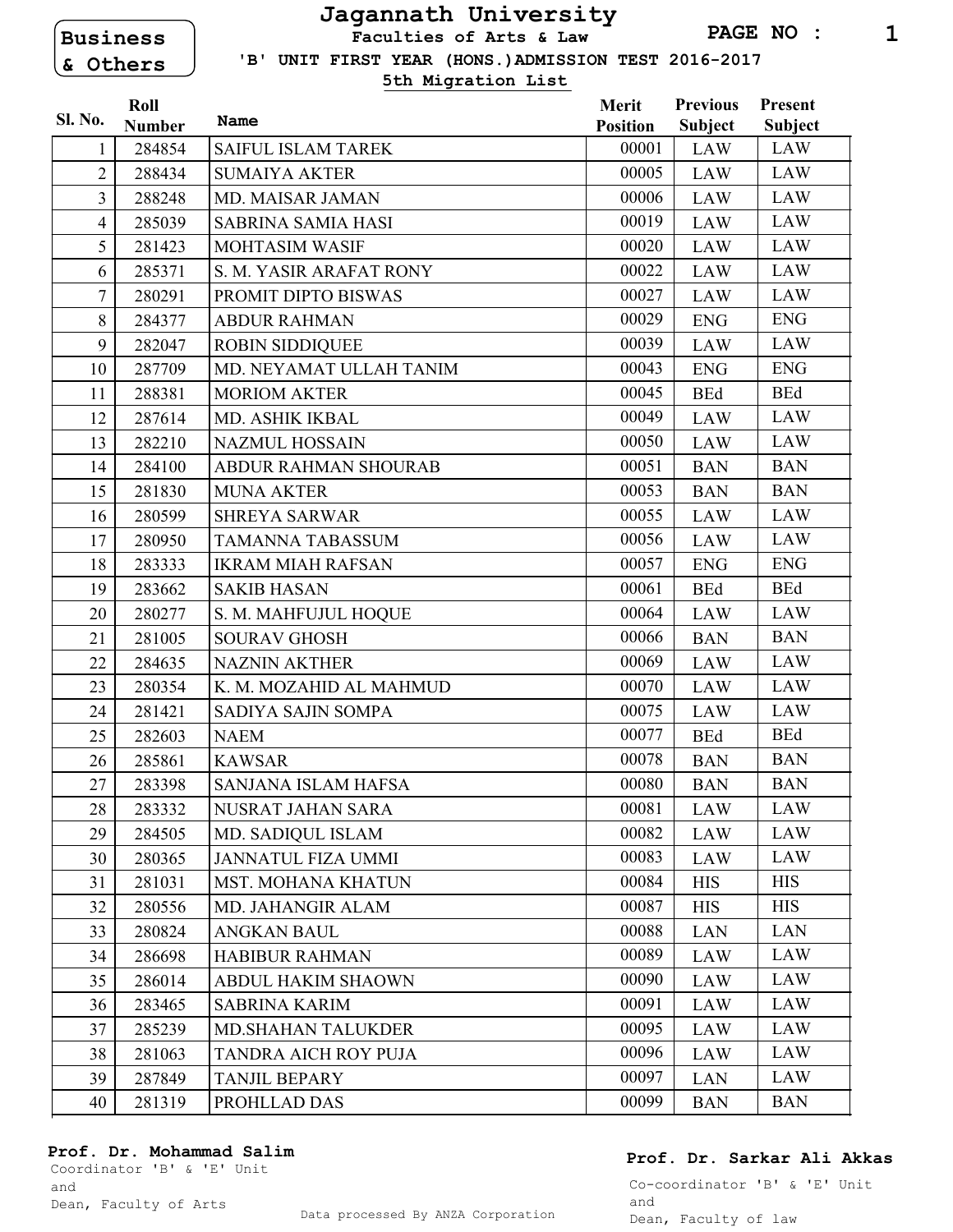**Business & Others** 

## **Jagannath University Faculties of Arts & Law**

**PAGE NO : 2**

 **'B' UNIT FIRST YEAR (HONS.)ADMISSION TEST 2016-2017**

**5th Migration List**

|                | Roll          |                             | <b>Merit</b>    | <b>Previous</b> | Present        |
|----------------|---------------|-----------------------------|-----------------|-----------------|----------------|
| <b>Sl. No.</b> | <b>Number</b> | Name                        | <b>Position</b> | <b>Subject</b>  | <b>Subject</b> |
| 41             | 280616        | <b>SADIA AFRIN</b>          | 00100           | <b>LAN</b>      | LAN            |
| 42             | 287681        | NISHAT TASNIM               | 00102           | <b>BAN</b>      | <b>BAN</b>     |
| 43             | 287616        | <b>MD. RAYHAN MITHU</b>     | 00103           | <b>BEd</b>      | <b>BEd</b>     |
| 44             | 285368        | <b>MAHARIN AHAMED</b>       | 00106           | <b>BAN</b>      | <b>BAN</b>     |
| 45             | 285196        | MD.HASANUZZAMAN             | 00110           | IH              | I <sub>H</sub> |
| 46             | 286749        | <b>AMINA AKTER</b>          | 00111           | PHI             | PHI            |
| 47             | 283459        | POMPA DHALI                 | 00112           | <b>LAN</b>      | <b>LAN</b>     |
| 48             | 285870        | <b>SHAMSUL ALAM</b>         | 00113           | IH              | I <sub>H</sub> |
| 49             | 283119        | <b>SAKIB MOHAMMAD FAHIM</b> | 00115           | <b>ENG</b>      | <b>ENG</b>     |
| 50             | 280572        | <b>MEHZABIN RAHMAN</b>      | 00117           | <b>LAN</b>      | <b>LAN</b>     |
| 51             | 280703        | REJUANA RAZZAK              | 00118           | <b>LAN</b>      | <b>LAN</b>     |
| 52             | 287478        | <b>AMANAT ISLAM</b>         | 00120           | <b>LAN</b>      | <b>LAN</b>     |
| 53             | 281282        | <b>ZANNATUL FERDOUS</b>     | 00123           | <b>LAN</b>      | <b>LAN</b>     |
| 54             | 288463        | MD. MINHAJUL ABEDIN         | 00124           | <b>LAN</b>      | <b>LAN</b>     |
| 55             | 282221        | SONIA PARVIN RIYA           | 00125           | <b>LAN</b>      | <b>LAN</b>     |
| 56             | 287792        | <b>SANJIDA ISLAM</b>        | 00127           | PHI             | PHI            |
| 57             | 281587        | <b>MD. ZAKIR HOSSAIN</b>    | 00131           | <b>LAN</b>      | <b>LAN</b>     |
| 58             | 283497        | <b>FATEMA RAHMAN</b>        | 00133           | <b>ENG</b>      | <b>ENG</b>     |
| 59             | 288445        | <b>SYED SHAHRIAR AHMED</b>  | 00136           | <b>ENG</b>      | <b>ENG</b>     |
| 60             | 280219        | NAIM AHMED TONNI            | 00138           | <b>BEd</b>      | <b>BEd</b>     |
| 61             | 283064        | <b>SHANTA ISLAM</b>         | 00142           | <b>IH</b>       | <b>IH</b>      |
| 62             | 280493        | <b>HASIN RAYHAN SAGOR</b>   | 00143           | <b>BEd</b>      | <b>BEd</b>     |
| 63             | 285888        | <b>SUHRID BARUA</b>         | 00144           | <b>LAN</b>      | LAN            |
| 64             | 287837        | <b>SADMAN BIN MAHMUD</b>    | 00145           | <b>BEd</b>      | <b>BEd</b>     |
| 65             | 287447        | MD. ALAMGIR HOSSAIN         | 00146           | <b>LAN</b>      | <b>LAN</b>     |
| 66             | 287416        | TANIA JAHAN ANANNA          | 00148           | <b>LAN</b>      | <b>LAN</b>     |
| 67             | 284970        | MD. DIDARUL ISLAM           | 00150           | <b>LAN</b>      | <b>LAN</b>     |
| 68             | 280780        | MD. SEFAT ULLAH KAWSAR      | 00151           | <b>HIS</b>      | <b>HIS</b>     |
| 69             | 287654        | <b>SUMONA AKTER LUBNA</b>   | 00154           | IS              | <b>IS</b>      |
| 70             | 284442        | MD. MIRAJ ASWAD ARNAB       | 00156           | <b>ENG</b>      | <b>ENG</b>     |
| 71             | 286802        | <b>SAMIA KHAN SUMAIYA</b>   | 00157           | <b>IS</b>       | <b>IS</b>      |
| 72             | 287136        | NOUSHIN ISLAM JUTHI         | 00161           | <b>BEd</b>      | <b>BEd</b>     |
| 73             | 280958        | REHNUMA TABASSAM URME       | 00164           | I <sub>H</sub>  | I <sub>H</sub> |
| 74             | 281582        | SHAHAJALAL                  | 00165           | <b>HIS</b>      | <b>HIS</b>     |
| 75             | 282704        | <b>MAZHARUL ISLAM ARABI</b> | 00166           | <b>BEd</b>      | <b>BEd</b>     |
| 76             | 282451        | MD. ASHRAFUL ALAM           | 00167           | <b>ENG</b>      | <b>ENG</b>     |
| 77             | 280205        | <b>MD. MEHEDI HASAN</b>     | 00168           | <b>LAN</b>      | <b>LAN</b>     |
| 78             | 281618        | <b>MD NESHAT</b>            | 00171           | <b>BEd</b>      | <b>BEd</b>     |
| 79             | 286756        | THOHIDUR RAHMAN             | 00172           | <b>ENG</b>      | <b>ENG</b>     |
| 80             | 280012        | <b>MD. NAIMUR RAHMAN</b>    | 00173           | IS              | IS             |

#### **Prof. Dr. Mohammad Salim**

Coordinator 'B' & 'E' Unit and

Dean, Faculty of Arts

#### **Prof. Dr. Sarkar Ali Akkas**

Co-coordinator 'B' & 'E' Unit and Dean, Faculty of law